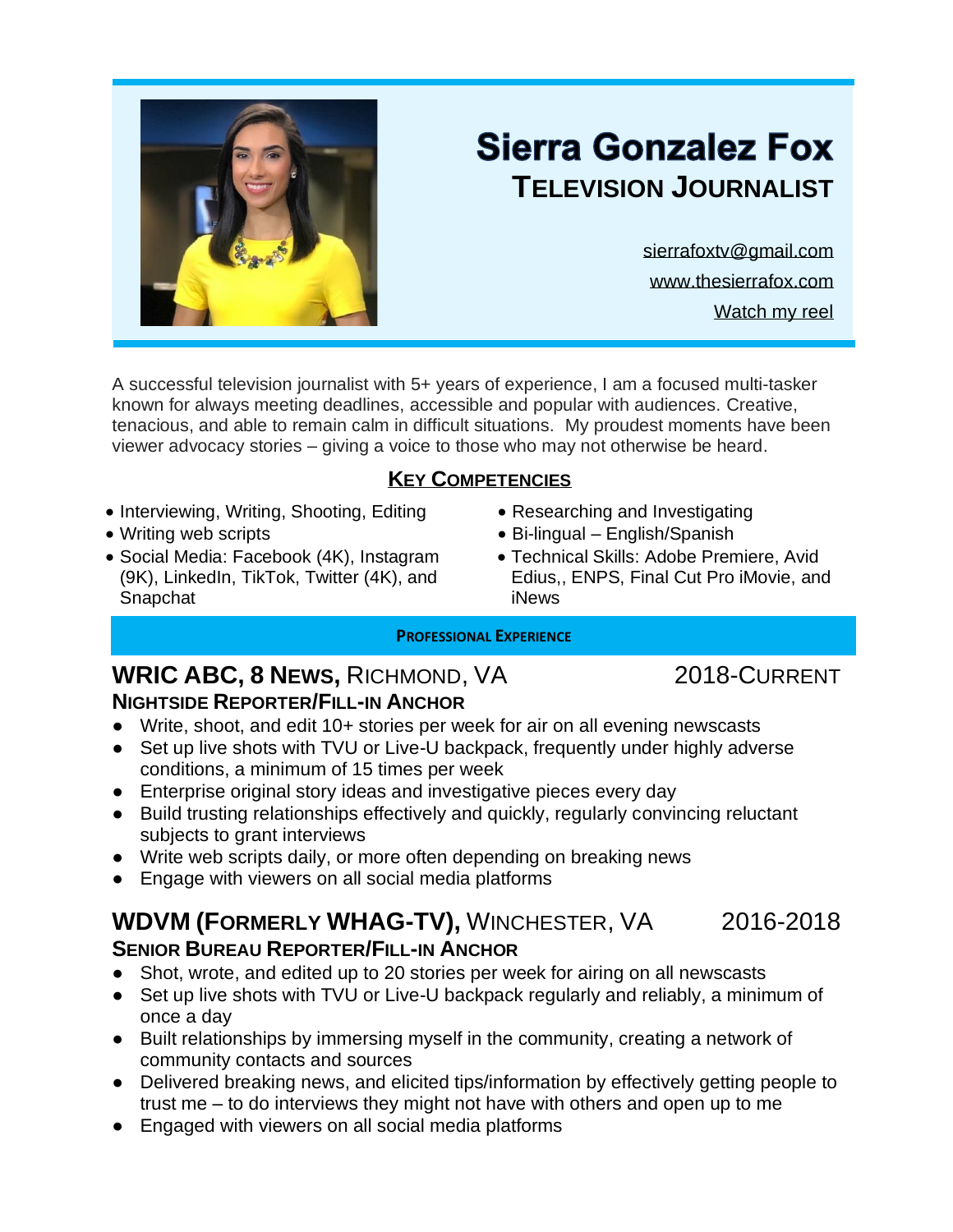• Employee of the Month (March 2017)

## **GOOD MORNING AMERICA,** NEW YORK, NY SUMMER 2016

## **INVESTIGATIVE UNIT INTERN**

- Pitched stories to air and conducted research for the Investigative Unit (GMA-I)
- Assisted live producers in-studio with segments involving celebrity guests
- Helped with audience coordination during weekly Summer Concert Series

## **ABC-11 EYEWITNESS NEWS,** RALEIGH, NC 2015-2016

**PRODUCTION ASSISTANT** (WORKING 3 DAYS/WEEK AS A COLLEGE SENIOR)

- Operated the teleprompter, robotic cameras, and in-studio lighting
- Supported on-air talent by floor directing, managing mics, and marking scripts
- Engaged with viewers face-to-face in large groups during ABC-11 events and gave studio tours

## **WNCN, RALEIGH, NC** SUMMER 2015

## **INTERN**

- Supported anchors with research, writing scripts, calling sources, scheduling interviews, downloading video, selecting soundbites, and facilitating communications with the control room
- Assisted anchors on remote shoots, carrying and setting up equipment, shooting video, and interviewing subject
- Welcomed guests and introduced them to hosts on the daily show "My Carolina Today"
- Honed my ability to "one-man-band" by interviewing, shooting, and writing stories
- Developed professional-level skill using Edius to edit VOs, VO-SOTs, and PKGs

## **PROFESSIONAL AFFILIATIONS/COMMUNITY INVOLVEMENT/LIVE APPEARANCES**

## **Professional Affiliations**

National Association of Hispanic Journalists, National Association of Black Journalists

## **Community Involvement**

Virginia Hispanic Chamber Member, Volunteer with Passport to Education (mentoring middle school students), Read Across America, RVA Salsa Bachata Congress

## **Live Appearances**

Virginia Que Pasa Festival, Virginia Hispanic Gala, Autism Speaks Walk, Strike Out Cancer and Cattle Baron's Ball to benefit American Cancer Society (emceed these events annually)

## **EDUCATION**

#### **B.A. Bachelor of Arts in Communication Studies with minors in Business Marketing and Management, Campbell University, Buies, NC, 2016**

- Division I Lacrosse Scholarship Athlete
- Campbell University Homecoming Queen
- Senior of the Year in Broadcasting and Electronic Media